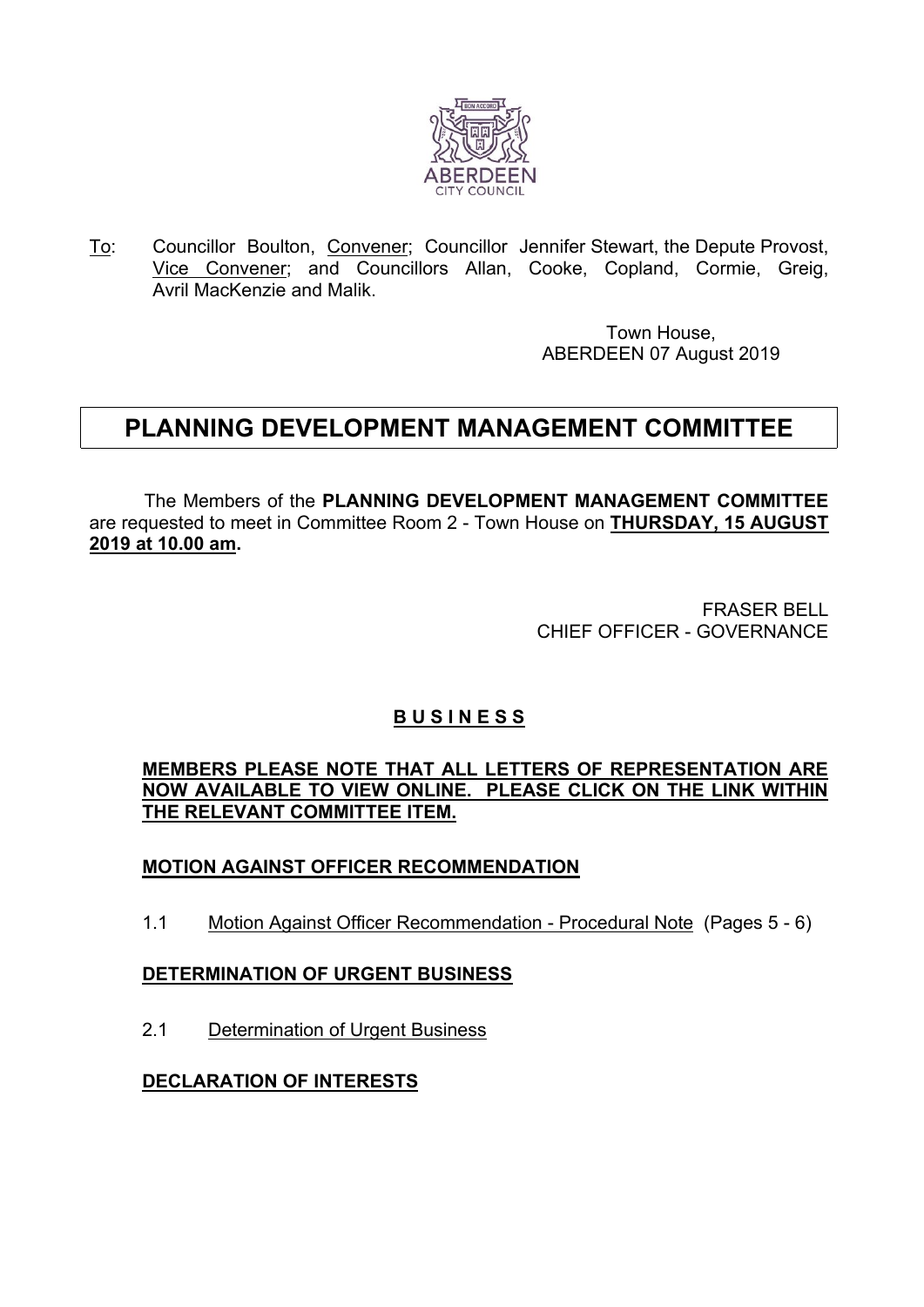3.1 Members are requested to intimate any declarations of interest (Pages 7 - 8)

#### **MINUTES OF PREVIOUS MEETINGS**

4.1 Minute of Meeting of the Planning Development Management Committee of 27 June 2019 - for approval (Pages 9 - 12)

#### **COMMITTEE PLANNER**

5.1 Committee Planner (Pages 13 - 14)

#### **GENERAL BUSINESS**

#### **WHERE THE RECOMMENDATION IS ONE OF APPROVAL**

6.1 Detailed Planning Permission for the erection of a single storey extension and external steps to rear - 18 St Johns Road Aberdeen (Pages 15 - 20) Planning Reference – 190945/DPP

All documents associated with this application can be found at the following link and enter the above reference number. <https://publicaccess.aberdeencity.gov.uk/online-applications/>

Planning Officer: Gavin Clark

6.2 Detailed Planning Permission for the erection of 99 houses with associated car parking, landscaping and drainage - Shielhill Road Mundurno (Pages  $21 - 34$ 

Planning Reference – 131851/DPP

All documents associated with this application can be found at the following link and enter the above reference number. <https://publicaccess.aberdeencity.gov.uk/online-applications/>

Planning Officer: Robert Forbes

6.3 Detailed Planning Permission for residential development comprising of 30 dwelling houses with associated infrastructure, open space and landscaping - land At Contlaw Road, Milltimber , Aberdeen (Pages 35 - 62)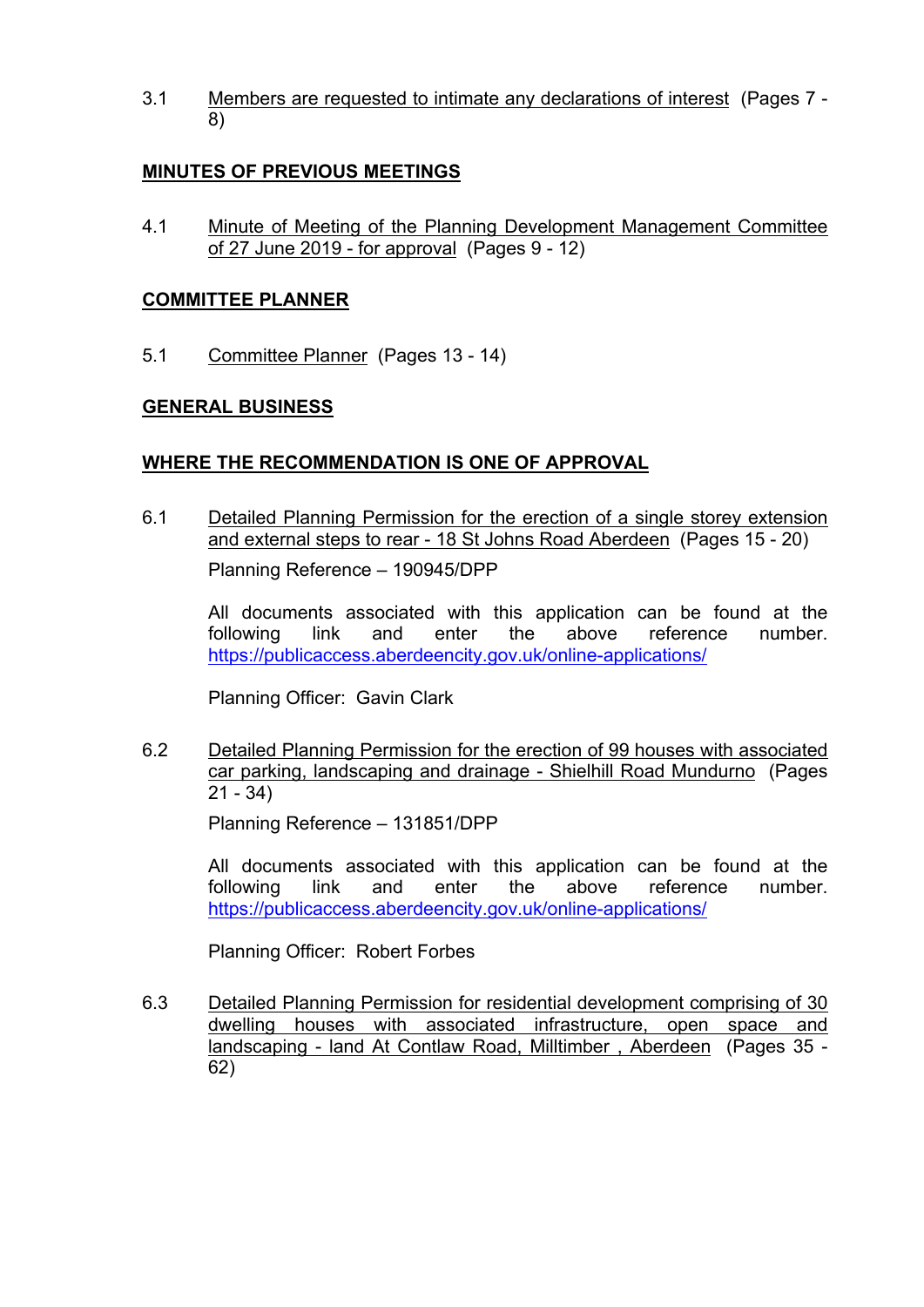Planning Reference – 190409/DPP

All documents associated with this application can be found at the following link and enter the above reference number. <https://publicaccess.aberdeencity.gov.uk/online-applications/>

Planning Officer: Alex Ferguson

6.4 Detailed Planning Permission - erection of shed and fence to rear (retrospective) - 51 Corthan Crescent, Aberdeen (Pages 63 - 70) Planning Reference – 191019/DPP

All documents associated with this application can be found at the following link and enter the above reference number. <https://publicaccess.aberdeencity.gov.uk/online-applications/>

Planning Officer: Alex Ferguson

6.5 Detailed Planning Permission - change of use from amenity land to domestic garden ground to facilitate new access, driveway and erection of boundary wall to side - 81 Brighton Place Aberdeen (Pages 71 - 78)

Planning Reference – 190778

All documents associated with this application can be found at the following link and enter the above reference number. <https://publicaccess.aberdeencity.gov.uk/online-applications/>

Planning Officer: Dineke Brasier

#### **WHERE THE RECOMMENDATION IS ONE OF REFUSAL**

7.1 Planning Permission in Principle for the Erection of dwelling house including splitting of existing feu - 48 Coronation Road Peterculter (Pages 79 - 86)

Planning Reference – 190751/PPP

All documents associated with this application can be found at the following link and enter the above reference number. <https://publicaccess.aberdeencity.gov.uk/online-applications/>

Planning Officer: Ross McMahon

#### **DATE OF NEXT MEETING**